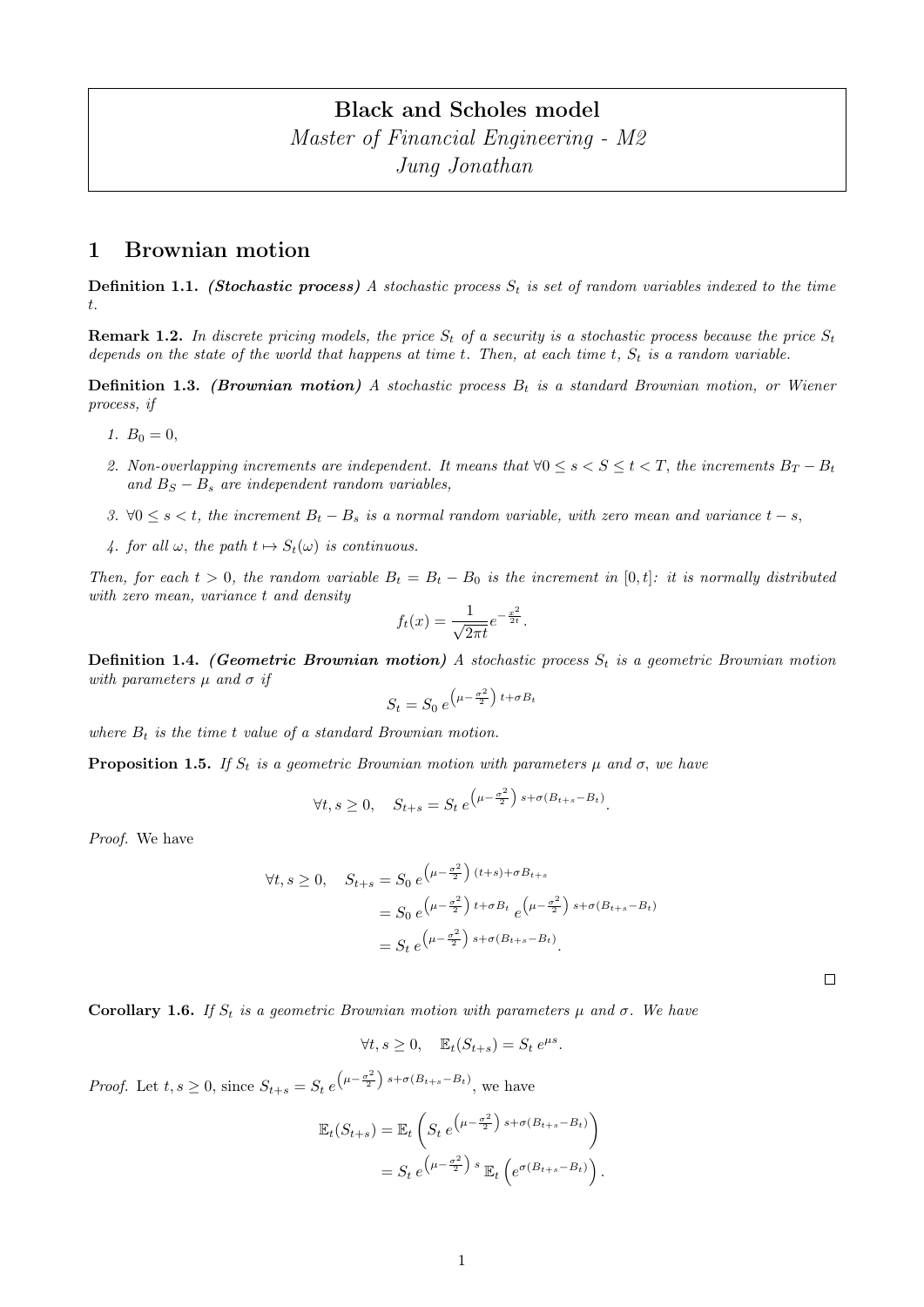Since  $B_t$  is a standard Brownian motion,  $B_{t+s} - B_t$  is a normal random variable, with zero mean and variance s, and then

$$
\mathbb{E}_t(S_{t+s}) = S_t e^{\left(\mu - \frac{\sigma^2}{2}\right)s} \mathbb{E}_t\left(e^{\sigma(B_{t+s} - B_t)}\right)
$$
  
=  $S_t e^{\left(\mu - \frac{\sigma^2}{2}\right)s} \int_{-\infty}^{+\infty} e^{\sigma x} \frac{e^{-\frac{x^2}{2s}}}{\sqrt{2\pi s}} dx = S_t e^{\mu s} \frac{1}{\sqrt{2\pi s}} \int_{-\infty}^{+\infty} e^{-\frac{\sigma^2}{2}s + \sigma x - \frac{x^2}{2s}} dx$   
=  $S_t e^{\mu s} \frac{1}{\sqrt{2\pi s}} \int_{-\infty}^{+\infty} e^{-\frac{\left(\frac{x}{\sqrt{s}} + \sigma \sqrt{s}\right)^2}{2}} dx.$ 

By setting,  $y = \frac{x}{\sqrt{s}} + \sigma \sqrt{s}$ , we obtain

$$
\mathbb{E}_t(S_{t+s}) = S_t e^{\mu s} \frac{\sqrt{s}}{\sqrt{2\pi s}} \int_{-\infty}^{+\infty} e^{-\frac{y^2}{2}} dy = S_t e^{\mu s}.
$$

Corollary 1.7. If  $S_t$  is a geometric Brownian motion with parameters  $\mu$  and  $\sigma$ , the gross return  $R_{t,t+s}$  in any period  $[t, t+s]$ , is independent of returns in earlier periods. In particular, it is independent of  $S_t$ . This following by noting

$$
\forall t, s \ge 0, \quad R_{t,t+s} = \frac{S_{t+s}}{S_t} = e^{\left(\mu - \frac{\sigma^2}{2}\right) s + \sigma (B_{t+s} - B_t)}.
$$

and recalling the independent increments property of the Brownian motion  $B_t$  ( $B_{t+s} - B_t$  is independent from  $B_t = B_t - B_0$ .

*Proof.* We recall that, if X and Y are two independent random variables and if  $f : \mathbb{R} \to \mathbb{R}$  and  $g : \mathbb{R} \to \mathbb{R}$  are two continuous functions,  $f(X)$  and  $g(Y)$  are two independent random variables. By setting

$$
f: x \mapsto e^{\left(\mu - \frac{\sigma^2}{2}\right) s + \sigma x}
$$
 and  $g: \mapsto S_0 e^{\left(\mu - \frac{\sigma^2}{2}\right) t + \sigma x}$ ,

f and g are two continuous functions. Since,  $B_t$  is a Brownian motion, for all  $t, s \geq 0$ ,  $B_{t+s}-B_t$  and  $B_t = B_t - B_0$ are independent random variables. Then, for all  $t, s \geq 0$ ,

$$
f(B_{t+s} - B_t) = e^{\left(\mu - \frac{\sigma^2}{2}\right) s + \sigma(B_{t+s} - B_t)}
$$
 and  $g(B_t) = S_0 e^{\left(\mu - \frac{\sigma^2}{2}\right) t + \sigma B_t}$ 

are independent random variables, meaning that  $R_{t,t+s}$  and  $S_t$  are independent random variables.

Remark 1.8. In finance, we often model the value of a risky security like a geometric Brownian motion. In particular, it is an hypothesis of the Black and Scholes model. In this case,  $\sigma$  is the volubility of this security (that is the standard deviation of returns) and  $\mu$  is the drift, or the trend of the security (that is the mean variation per time units).

Remark 1.9. The binomial model has similar properties since the gross return in any period of the binomial model is either u or d, and this is independent of what has happened in earlier periods.

### 2 Black-Scholes

The Black-Scholes formula gives the price of a european call C or put P with an underlying geometric Brownian motion model  $S_t$ 

$$
C = \mathbb{E}^{\mathcal{Q}}\left(\max(S_T - K, 0)\right) = S_0 \,\phi(d_1) - Ke^{-rT}\phi(d_2) \quad \text{for a call},\tag{1}
$$

$$
P = \mathbb{E}^{\mathcal{Q}}(\max(K - S_T, 0)) = -S_0 \phi(-d_1) + Ke^{-rT}\phi(-d_2) \text{ for a put } (2)
$$

,

where Q is the risk-neutral probability distribution, T is the exercice date, K is the strike and  $\phi$  est the cumulative of the standard normal distribution:

$$
\phi(z) = \frac{1}{\sqrt{2\pi}} \int_{-\infty}^{z} e^{-\frac{w^2}{2}} dw.
$$
\n(3)

 $\Box$ 

and

$$
d_1 = \frac{\ln\left(\frac{S_0}{K}\right) + \left(r + \frac{\sigma^2}{2}\right)T}{\sigma\sqrt{T}}
$$
  

$$
d_2 = d_1 - \sigma\sqrt{T}.
$$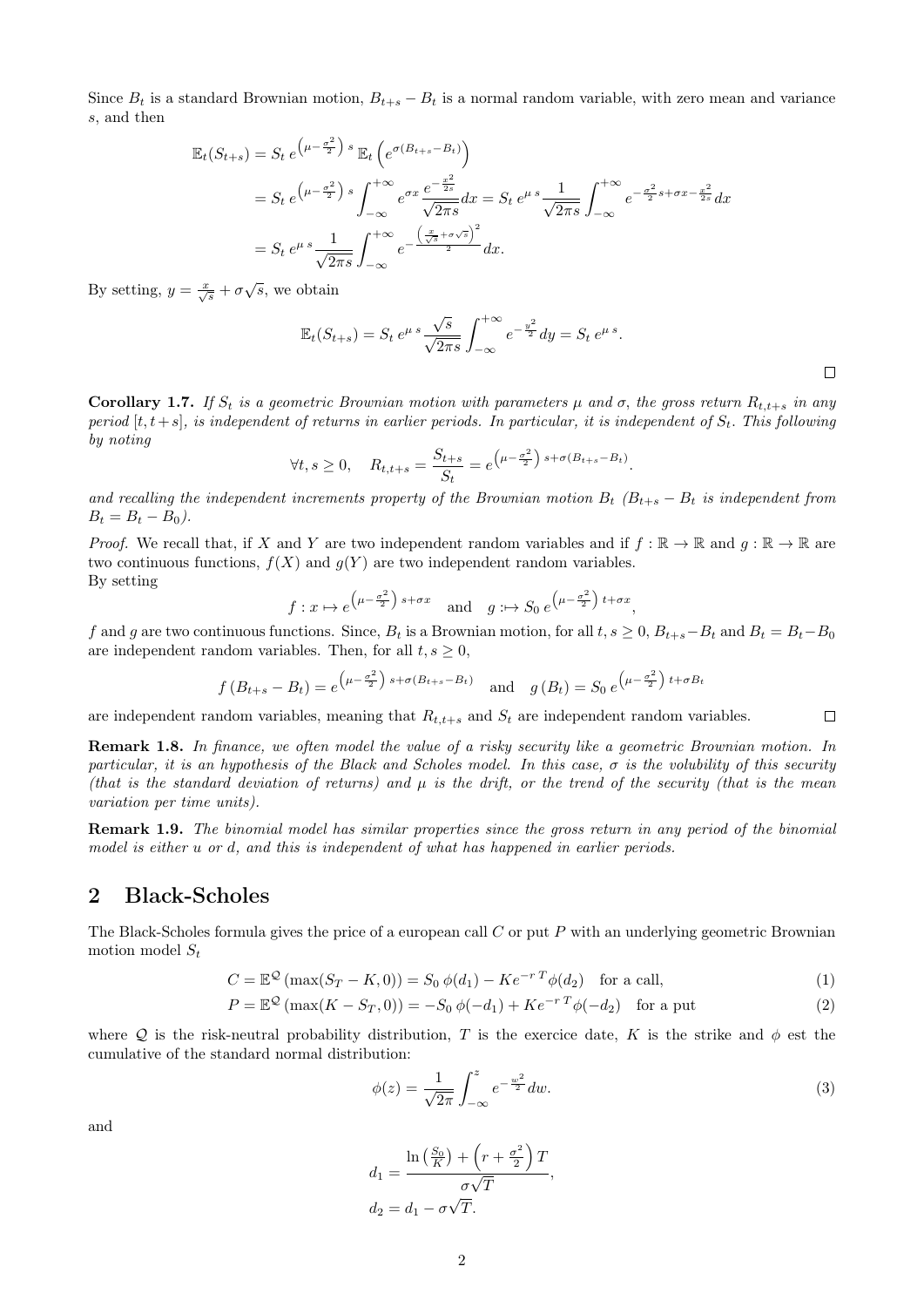Remark 2.1. This formula appears, in the Black and Scholes model, by using the stochastic computation. We note that  $\phi$  can also be written as

where

$$
\phi(z) = \frac{1}{2} \left( 1 + \text{erf}\left(\frac{z}{\sqrt{2}}\right) \right),
$$

$$
\text{erf}(x) = \frac{2}{\sqrt{\pi}} \int_0^x e^{-w^2} dw.
$$

## 3 Calibrating the binomial model and convergence to Black-Scholes

0

#### 3.1 Calibrating the binomial model: the model of Cox Ross-Rubinstein

We often wish to calibrate the binomial model  $M_k$  so that its dynamics match that of the geometric Brownian motion  $S_t$  with expiration date T. Note that for the geometric Brownian motion we have  $0 \le t \le T$  and for the binomial model we have  $0 \leq k \leq n$  where n corresponds to the number of period, then we have  $\Delta t = \frac{T}{n}$ . To do this we need to choose u, d,  $q_1$  and  $q_2 = 1 - q_1$  of the discret model such that its correspond to parameters  $\mu$  and  $\sigma$  of the geometric Brownian motion. There are many possible ways of doing this, but one of the more common choices is to set

$$
p_n = \frac{e^{\mu \frac{T}{n}} - d_n}{u_n - d_n}
$$
  

$$
u_n = e^{\sigma \sqrt{\frac{T}{n}}}
$$
 (4)

$$
d_n = \frac{1}{u_n} = e^{-\sigma \sqrt{\frac{T}{n}}}
$$
\n(5)

where  $p_n$  is the real probability of an growth and  $1 - p_n$  is the real probability of an reduction of the price of the security. With these parameters, we have for all  $0 \leq k \leq n$ 

$$
\mathbb{E}_{k}^{\mathcal{P}}(M_{k+1}) = \mathbb{E}^{\mathcal{P}}(M_{k+1}|M_{k}) = p_{n}u_{n}M_{k} + (1 - p_{n})d_{n}M_{k} = p_{n}(u_{n} - d_{n})M_{k} + d_{n}M_{k}
$$
  
=  $e^{\mu \frac{T}{n}}M_{k} - d_{n}M_{k} + d_{n}M_{k} = e^{\mu \frac{T}{n}}M_{k}$ 

as desired. Indeed, with Corollary 1.6, we have

$$
\forall t \ge 0, \quad \mathbb{E}_t \left( S_{t + \frac{T}{n}} \right) = S_t e^{\mu \frac{T}{n}}.
$$

We will choose the growth risk-free rate per period  $1 + r_n$  so that it corresponds to a continuously compounded rate  $r$  in continuous time. We therefore have

$$
r_n = e^{r\frac{T}{n}} - 1.\tag{6}
$$

Remark 3.1. Recall that the true probability of an up-move, p, has no bearing upon the risk-neutral probability q, and therefore it does not directly affect how securities are priced. On the other hand, u and d depend on σ which therefore does impact security prices. This is a recurring theme in derivatives pricing and we will revisit it when we study continuous time models.

**Exercice** : What is the condition on n to have a risk-neutral probability distribution  $(q_n, 1 - q_n)$ ? In this case, give the expression of  $q_n$ .

Solution: There exists a risk-neutral probability distribution if

$$
d_n < 1 + r_n < u_n \Leftrightarrow e^{-\sigma\sqrt{\frac{T}{n}}} < e^{\frac{rT}{n}} < e^{\sigma\sqrt{\frac{T}{n}}} \Leftrightarrow -\sigma\sqrt{\frac{T}{n}} < \frac{r}{n} < \sigma\sqrt{\frac{T}{n}} \Leftrightarrow \sqrt{n} > \frac{r\sqrt{T}}{\sigma} \Leftrightarrow n > \frac{r^2T}{\sigma^2}.\tag{7}
$$

If (7) is satisfied, the risk-neutral probability distribution  $(q_n, 1 - q_n)$  is given by

$$
q_n = \frac{1 + r_n - d_n}{u_n - d_n} = \frac{e^{r\frac{T}{n}} - e^{-\sigma\sqrt{\frac{T}{n}}}}{e^{\sigma\sqrt{\frac{T}{n}} - e^{-\sigma\sqrt{\frac{T}{n}}}}}.
$$
\n(8)

In the sequel, we assume that n satisfies (7) such that  $(q_n, 1 - q_n)$  is a risk-neutral probability distribution.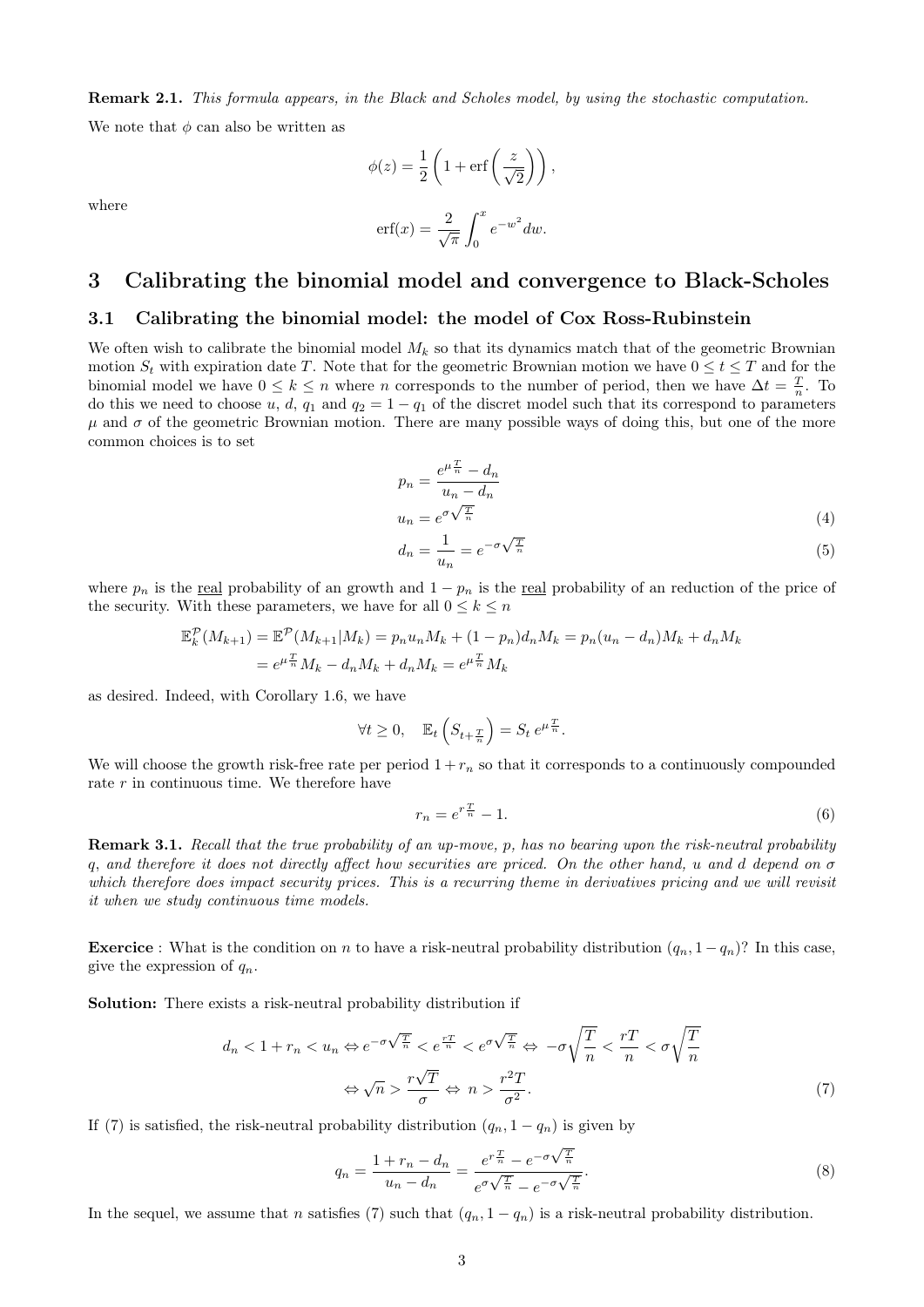#### 3.2 Convergence of the binomial model to Black-Scholes

For a fixed expiration date T, we consider the sequence of binomial models  $M_n$  that are parametrized by (4)-(5) and (6). We now explain how (1) may be obtained by setting  $n \to \infty$  in this sequence.

#### Proposition 3.2. Assume that there is no possible arbitrage.

The price C of a European call of a security following a binomial model  $M_k$  (with parameters u, d and r) with initial state  $M_0$ , expiration date at n periods and strike K is given by

$$
C = M_0 D\left(n, \eta_n, \frac{q u}{1+r}\right) - \frac{K}{(1+r)^n} D\left(n, \eta_n, q\right) \tag{9}
$$

where  $q = \frac{1+r-d}{u-d}$  and

$$
\eta_n = int\left(\frac{\ln\left(\frac{K}{M_0 d^n}\right)}{\ln\left(\frac{u}{d}\right)}\right) + 1\tag{10}
$$

$$
D(n, l, q) = \sum_{j=l}^{n} {n \choose j} q^{j} (1-q)^{n-j}.
$$
 (11)

*Proof.* Since the model is without arbitrage, we have  $q = \frac{1+r-d}{u-d}$ . Since the model is binomial, there is  $n+1$ possible states  $\omega_0, ..., \omega_n$  at time n. The value of this security at time n is

$$
\forall j \in [0, n], \quad M_n(\omega_j) = u^j d^{n-j} M_0,
$$

and the risk-neutral probability distribution  $\mathcal{Q} = (q_0, ..., q_n)$  satisfies

$$
\forall j \in [0, n], \quad q_j = \binom{n}{j} q^j (1 - q)^{n - j}.
$$

Then,

$$
C = \frac{\mathbb{E}_0^{\mathcal{Q}}(\max(M_n - K, 0))}{(1+r)^n} = \frac{1}{(1+r)^n} \sum_{j=0}^n q_j \max(M_n(\omega_j) - K, 0)
$$
  
= 
$$
\frac{1}{(1+r)^n} \sum_{j=0}^n {n \choose j} q^j (1-q)^{n-j} \max(u^j d^{n-j} M_0 - K, 0).
$$

However, since  $u > d$ , we have

$$
u^{j}d^{n-j}M_{0} - K > 0 \Leftrightarrow \left(\frac{u}{d}\right)^{j} > \frac{K}{M_{0}d^{n}} \Leftrightarrow j \ln\left(\frac{u}{d}\right) > \ln\left(\frac{K}{M_{0}d^{n}}\right)
$$

$$
\Leftrightarrow j > \frac{\ln\left(\frac{K}{M_{0}d^{n}}\right)}{\ln\left(\frac{u}{d}\right)} \Leftrightarrow j \ge \eta_{n}
$$

where  $\eta_n$  is defined by (10). Then,

$$
C = \frac{1}{(1+r)^n} \sum_{j=\eta_n}^{n} {n \choose j} q^j (1-q)^{n-j} (u^j d^{n-j} M_0 - K)
$$
  
= 
$$
\frac{M_0}{(1+r)^n} \sum_{j=\eta_n}^{n} {n \choose j} (u \, q)^j ((1-q) \, d)^{n-j}
$$
  
- 
$$
\frac{K}{(1+r)^n} \sum_{j=\eta_n}^{n} {n \choose j} q^j (1-q)^{n-j}
$$
  
= 
$$
M_0 \sum_{j=\eta_n}^{n} {n \choose j} \left(\frac{u \, q}{1+r}\right)^j \left(\frac{(1-q) \, d}{1+r}\right)^{n-j}
$$
  
- 
$$
\frac{K}{(1+r)^n} \sum_{j=\eta_n}^{n} {n \choose j} q^j (1-q)^{n-j}.
$$

Since  $q = \frac{1+r-d}{u-d}$ , we have  $\frac{(1-q)d}{1+r} = 1 - \frac{uq}{1+r}$  and then we obtain (9).

 $\Box$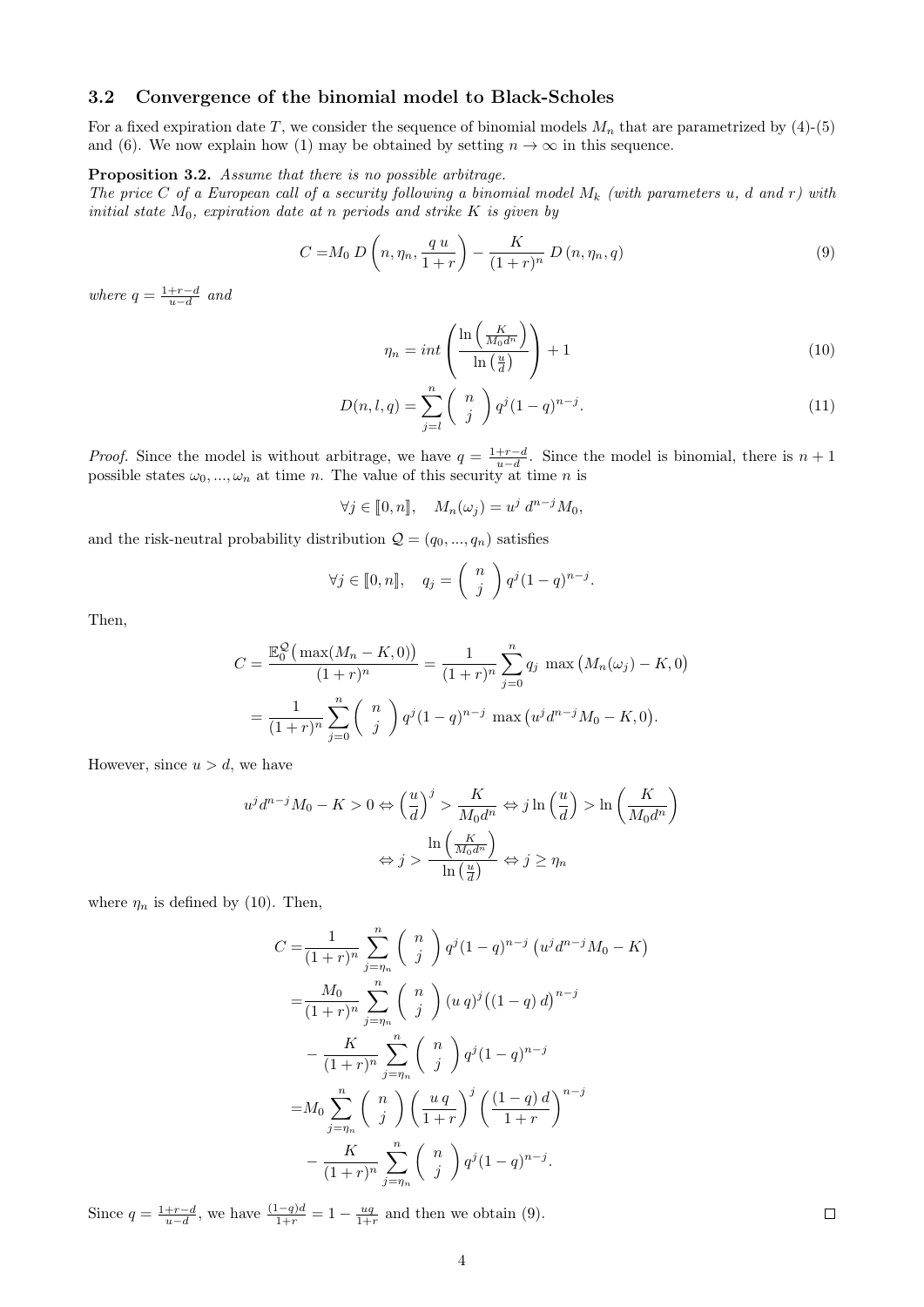Then, if we assume that the binomial parameters are given by  $(4)-(5)$ ,  $(6)$  and  $(8)$ , the price  $C_n$  of a European call of a security following a binomial model  $M_n$  (with parameters  $u_n$ ,  $d_n$  and  $r_n$ ) with initial state  $M_0$ , expiration date at  $n$  periods and strike  $K$  is given by

$$
C_n = M_0 D\left(n, \eta_n, \frac{q_n u_n}{1 + r_n}\right) - \frac{K}{(1 + r_n)^n} D\left(n, \eta_n, q_n\right).
$$
 (12)

Note the similarity between the Black-Scholes formula (1) and (12). Clearly all that is now required is to show that

$$
D\left(n, \eta_n, \frac{q_n u_n}{1+r_n}\right) \underset{n \to \infty}{\longrightarrow} \phi\left(\frac{\ln\left(\frac{M_0}{K}\right) + \left(r + \frac{\sigma^2}{2}\right)T}{\sigma\sqrt{T}}\right)
$$

$$
D\left(n, \eta_n, q_n\right) \underset{n \to \infty}{\longrightarrow} \phi\left(\frac{\ln\left(\frac{M_0}{K}\right) + \left(r + \frac{\sigma^2}{2}\right)T}{\sigma\sqrt{T}} - \sigma\sqrt{T}\right)
$$

where  $D(n, l, q)$  and  $\phi(d)$  are respectively defined by (11) and (3).

Lemma 3.3.

$$
D(n, \eta_n, q_n) \underset{n \to \infty}{\longrightarrow} \phi \left( \frac{\ln \left( \frac{M_0}{K} \right) + \left( r + \frac{\sigma^2}{2} \right) T}{\sigma \sqrt{T}} - \sigma \sqrt{T} \right)
$$

Proof. We have

$$
D(n, \eta_n, q_n) = \sum_{j=\eta_n}^n {n \choose j} q_n^j (1-q_n)^{n-j} = 1 - \sum_{j=0}^{\eta_n-1} {n \choose j} q_n^j (1-q_n)^{n-j}
$$
  
= 1 - P(X<sub>n</sub> < \eta\_n)

where  $X_n$  is the sum of n independent Bernouilli random variables with parameters  $q_n$ . We can therefore write

$$
D(n, \eta_n, q_n) = 1 - P(X_n < \eta_n) = 1 - P\left(\frac{X_n - nq_n}{\sqrt{nq_n(1 - q_n)}} < \frac{\eta_n - nq_n}{\sqrt{nq_n(1 - q_n)}}\right).
$$

By applying the Central Limit Theorem, we have

$$
P\left(\frac{X_n - nq_n}{\sqrt{nq_n(1 - q_n)}} < \frac{\eta_n - nq_n}{\sqrt{nq_n(1 - q_n)}}\right) \underset{n \to \infty}{\longrightarrow} \phi\left(\lim_{n \to \infty} \frac{\eta_n - nq_n}{\sqrt{nq_n(1 - q_n)}}\right) \tag{13}
$$

where we recall that  $\phi$  is the cumulative function of the standard normal distribution. Then, we need to compute  $\lim_{n\to\infty}\frac{\eta_n-nq_n}{\sqrt{nq_n(1-q_n)}}$  $\frac{\eta_n - nq_n}{nq_n(1-q_n)}$ . We have

$$
\eta_n - n q_n = int \left( \sqrt{n} \frac{\ln \left( \frac{K}{M_0} \right)}{2 \sigma \sqrt{T}} + \frac{n}{2} \right) + 1 - n \frac{e^{r \frac{T}{n}} - e^{-\sigma \sqrt{\frac{T}{n}}}}{e^{\sigma \sqrt{\frac{T}{n}} - e^{-\sigma \sqrt{\frac{T}{n}}}}}
$$

where

$$
nq_n = n \frac{e^{r\frac{T}{n}} - e^{-\sigma\sqrt{\frac{T}{n}}}}{e^{\sigma\sqrt{\frac{T}{n}} - e^{-\sigma\sqrt{\frac{T}{n}}}}}
$$
  
\n
$$
= \frac{\sigma\sqrt{nT} + \left(r - \frac{\sigma^2}{2}\right)T + \frac{\sigma^3 T^{3/2}}{6\sqrt{n}} + o\left(\frac{1}{\sqrt{n}}\right)}{\frac{2\sigma\sqrt{T}}{\sqrt{n}} + \frac{\sigma^3 T^{3/2}}{3n^{3/2}} + o\left(\frac{1}{n^2}\right)}
$$
  
\n
$$
= \frac{\sigma\sqrt{nT} + \left(r - \frac{\sigma^2}{2}\right)T + \frac{\sigma^3 T^{3/2}}{6\sqrt{n}} + o\left(\frac{1}{\sqrt{n}}\right)}{\frac{2\sigma\sqrt{T}}{\sqrt{n}}\left(1 + \frac{\sigma^2 T}{6n} + o\left(\frac{1}{n^{3/2}}\right)\right)}
$$
  
\n
$$
= \frac{\frac{1}{2}n + \frac{r - \frac{\sigma^2}{2}}{2\sigma}\sqrt{T}\sqrt{n} + \frac{\sigma^2 T}{12} + o(1)}{1 + \frac{\sigma^2 T}{6n} + o\left(\frac{1}{n^{3/2}}\right)}
$$
  
\n
$$
= \left(\frac{1}{2}n + \frac{r - \frac{\sigma^2}{2}}{2\sigma}\sqrt{T}\sqrt{n} + \frac{\sigma^2 T}{12} + o(1)\right)\left(1 - \frac{\sigma^2 T}{6n} - o\left(\frac{1}{n^{3/2}}\right)\right)
$$
  
\n
$$
= \frac{1}{2}n + \frac{r - \frac{\sigma^2}{2}}{2\sigma}\sqrt{T}\sqrt{n} + o(1)
$$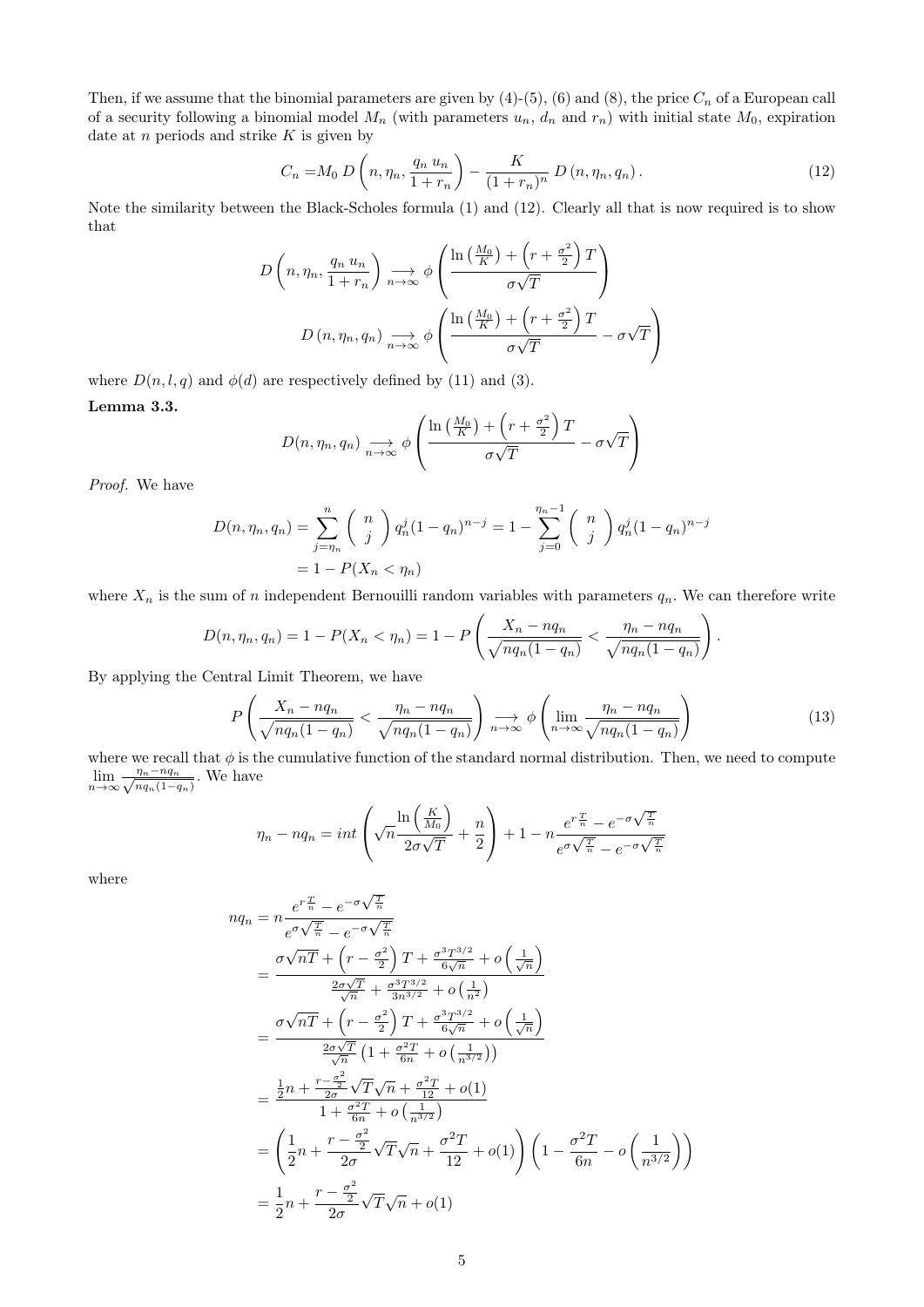and

$$
\sqrt{n}\frac{\ln\left(\frac{K}{M_0}\right)}{2\sigma\sqrt{T}} + \frac{n}{2} \le \eta_n = int\left(\sqrt{n}\frac{\ln\left(\frac{K}{M_0}\right)}{2\sigma\sqrt{T}} + \frac{n}{2}\right) + 1 < \sqrt{n}\frac{\ln\left(\frac{K}{M_0}\right)}{2\sigma\sqrt{T}} + \frac{n}{2} + 1.
$$

Moreover, we have

$$
1 - q_n = \frac{e^{\sigma \sqrt{\frac{T}{n}}} - e^{r\frac{T}{n}}}{e^{\sigma \sqrt{\frac{T}{n}}} - e^{-\sigma \sqrt{\frac{T}{n}}}} \\
= \frac{\sigma \sqrt{\frac{T}{n}} + \left(\frac{\sigma^2}{2} - r\right) \frac{T}{n} + o\left(\frac{1}{n}\right)}{\frac{2\sigma \sqrt{T}}{\sqrt{n}} + o\left(\frac{1}{n}\right)} \\
= \frac{\sigma \sqrt{\frac{T}{n}} + \left(\frac{\sigma^2}{2} - r\right) \frac{T}{n} + o\left(\frac{1}{n}\right)}{\frac{2\sigma \sqrt{T}}{\sqrt{n}} \left(1 + o\left(\frac{1}{\sqrt{n}}\right)\right)} \\
= \frac{\frac{1}{2} + \frac{\frac{\sigma^2}{2} - r}{2\sigma} \sqrt{\frac{T}{n}} + o\left(\frac{1}{\sqrt{n}}\right)}{1 + o\left(\frac{1}{\sqrt{n}}\right)} \\
= \left(\frac{1}{2} + \frac{\frac{\sigma^2}{2} - r}{2\sigma} \sqrt{\frac{T}{n}} + o\left(\frac{1}{\sqrt{n}}\right)\right) \left(1 - o\left(\frac{1}{\sqrt{n}}\right)\right) \\
= \frac{1}{2} + \frac{\frac{\sigma^2}{2} - r}{2\sigma} \sqrt{\frac{T}{n}} + o\left(\frac{1}{\sqrt{n}}\right),
$$

and

$$
nq_n(1-q_n) = \left(\frac{1}{2}n + \frac{r - \frac{\sigma^2}{2}}{2\sigma}\sqrt{T}\sqrt{n} + o(1)\right)\left(\frac{1}{2} + \frac{\frac{\sigma^2}{2} - r}{2\sigma}\sqrt{\frac{T}{n}} + o\left(\frac{1}{\sqrt{n}}\right)\right)
$$
  

$$
= \frac{n}{4} + o(1) = \frac{n}{4}\left(1 + o\left(\frac{1}{n}\right)\right)
$$
  

$$
\implies \sqrt{nq_n(1-q_n)} = \frac{\sqrt{n}}{2}\sqrt{1 + o\left(\frac{1}{n}\right)} = \frac{\sqrt{n}}{2}\sqrt{1 + o\left(\frac{1}{n}\right)} = \frac{\sqrt{n}}{2}\left(1 + \frac{1}{2}o\left(\frac{1}{n}\right)\right)
$$
  

$$
= \frac{\sqrt{n}}{2}\left(1 + o\left(\frac{1}{n}\right)\right).
$$

Then,

$$
\frac{\eta_n - n q_n}{\sqrt{n q_n (1 - q_n)}} \leq \frac{\sqrt{n} \frac{\ln\left(\frac{K}{M_0}\right)}{2\sigma\sqrt{T}} + \frac{n}{2} + 1 - \left(\frac{1}{2}n + \frac{r - \frac{\sigma^2}{2}}{2\sigma}\sqrt{T}\sqrt{n} + o(1)\right)}{\frac{\sqrt{n}}{2} (1 + o\left(\frac{1}{n}\right))}
$$
\n
$$
= \frac{\frac{\ln\left(\frac{K}{M_0}\right)}{\sigma\sqrt{T}} - \frac{r - \frac{\sigma^2}{2}}{\sigma}\sqrt{T} + \frac{2}{\sqrt{n}} + o\left(\frac{1}{\sqrt{n}}\right)}{1 + o\left(\frac{1}{n}\right)}
$$
\n
$$
= \left(\frac{\ln\left(\frac{K}{M_0}\right)}{\sigma\sqrt{T}} - \frac{r - \frac{\sigma^2}{2}}{\sigma}\sqrt{T} + \frac{2}{\sqrt{n}} + o\left(\frac{1}{\sqrt{n}}\right)\right) \left(1 - o\left(\frac{1}{n}\right)\right)
$$
\n
$$
= \frac{\ln\left(\frac{K}{M_0}\right)}{\sigma\sqrt{T}} - \frac{r - \frac{\sigma^2}{2}}{\sigma}\sqrt{T} + \frac{2}{\sqrt{n}} + o\left(\frac{1}{\sqrt{n}}\right)
$$
\n
$$
\frac{\ln\left(\frac{K}{M_0}\right)}{\sigma\sqrt{T}} - \frac{r - \frac{\sigma^2}{2}}{\sigma}\sqrt{T}.
$$
\n(14)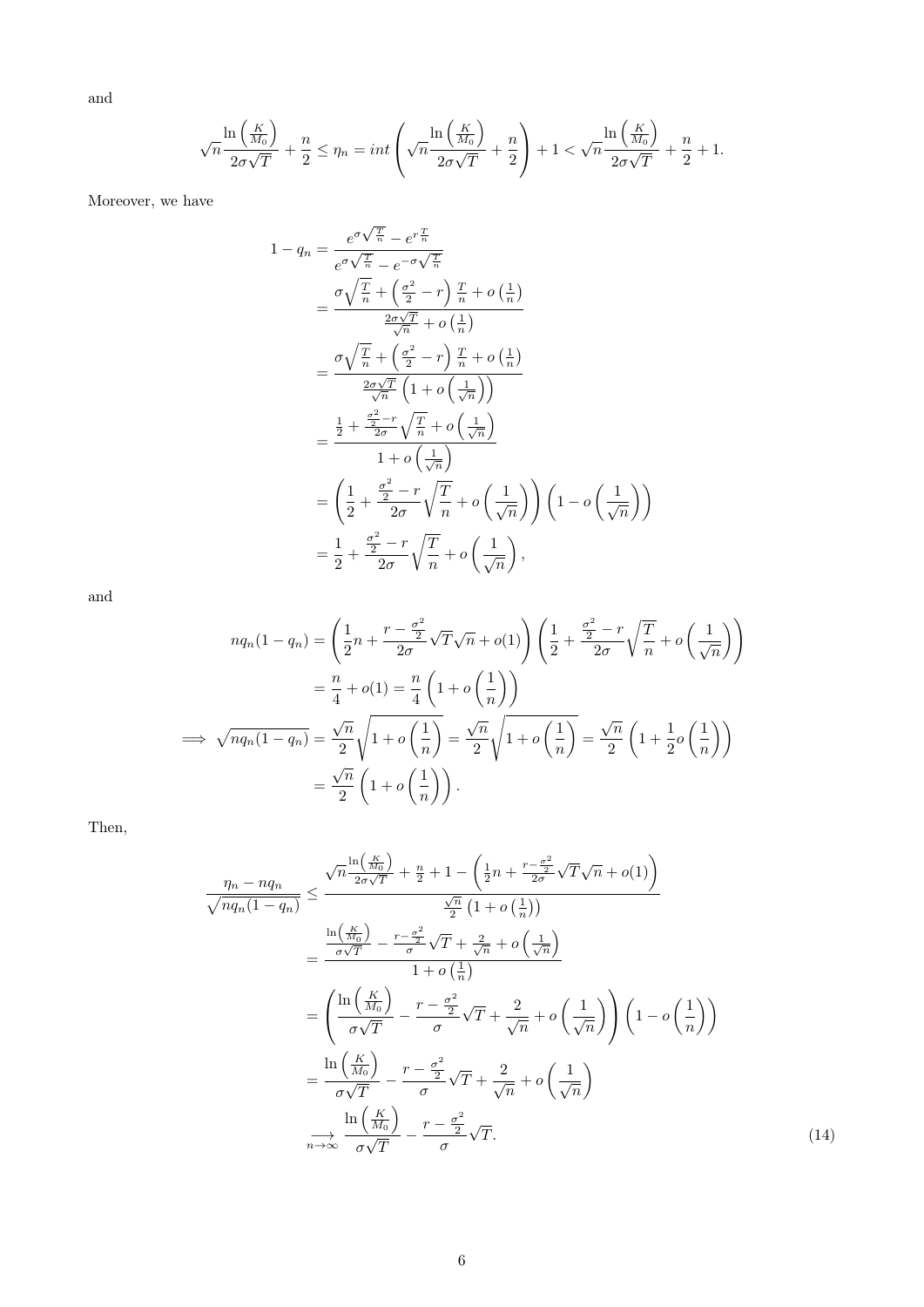and similarly

$$
\frac{\eta_n - n q_n}{\sqrt{n q_n (1 - q_n)}} \geq \frac{\sqrt{n} \frac{\ln\left(\frac{K}{M_0}\right)}{2\sigma\sqrt{T}} + \frac{n}{2} - \left(\frac{1}{2}n + \frac{r - \frac{\sigma^2}{2}}{2\sigma}\sqrt{T}\sqrt{n} + o(1)\right)}{\frac{\sqrt{n}}{2} (1 + o\left(\frac{1}{n}\right))}
$$
\n
$$
= \frac{\frac{\ln\left(\frac{K}{M_0}\right)}{\sigma\sqrt{T}} - \frac{r - \frac{\sigma^2}{2}}{\sigma}\sqrt{T} + o\left(\frac{1}{\sqrt{n}}\right)}{1 + o\left(\frac{1}{n}\right)}
$$
\n
$$
= \left(\frac{\ln\left(\frac{K}{M_0}\right)}{\sigma\sqrt{T}} - \frac{r - \frac{\sigma^2}{2}}{\sigma}\sqrt{T} + o\left(\frac{1}{\sqrt{n}}\right)\right) \left(1 - o\left(\frac{1}{n}\right)\right)
$$
\n
$$
= \frac{\ln\left(\frac{K}{M_0}\right)}{\sigma\sqrt{T}} - \frac{r - \frac{\sigma^2}{2}}{\sigma}\sqrt{T} + o\left(\frac{1}{\sqrt{n}}\right)
$$
\n
$$
\frac{\ln\left(\frac{K}{M_0}\right)}{\sigma\sqrt{T}} - \frac{r - \frac{\sigma^2}{2}}{\sigma}\sqrt{T}
$$
\n(15)

Then, with (14) and (15), we obtain that

$$
\frac{\eta_n - n q_n}{\sqrt{n q_n (1 - q_n)}} \underset{n \to \infty}{\longrightarrow} \frac{\ln\left(\frac{K}{M_0}\right)}{\sigma \sqrt{T}} - \frac{r - \frac{\sigma^2}{2}}{\sigma} \sqrt{T}
$$

The equation (13) becomes

$$
P\left(\frac{X_n - nq_n}{\sqrt{nq_n(1 - q_n)}} < \frac{\eta_n - nq_n}{\sqrt{nq_n(1 - q_n)}}\right) \underset{n \to \infty}{\longrightarrow} \phi\left(\frac{\ln\left(\frac{K}{M_0}\right)}{\sigma\sqrt{T}} - \frac{r - \frac{\sigma^2}{2}}{\sigma}\sqrt{T}\right)
$$

Since,

$$
D(n, \eta_n, q_n) = 1 - P(X_n < \eta_n) = 1 - P\left(\frac{X_n - nq_n}{\sqrt{nq_n(1 - q_n)}} < \frac{\eta_n - nq_n}{\sqrt{nq_n(1 - q_n)}}\right).
$$

and since for all  $x \in \mathbb{R}$ ,  $\phi(-x) = 1 - \phi(x)$  because

$$
\phi(-x) = \frac{1}{\sqrt{2\pi}} \int_{-\infty}^{-x} e^{-\frac{u^2}{2}} du = \frac{1}{\sqrt{2\pi}} \int_{x}^{+\infty} e^{-\frac{v^2}{2}} dv = 1 - \frac{1}{\sqrt{2\pi}} \int_{-\infty}^{x} e^{-\frac{v^2}{2}} dv = 1 - \phi(x),
$$

we obtain

$$
D(n, \eta_n, q_n) \underset{n \to \infty}{\longrightarrow} 1 - \phi \left( \frac{\ln \left( \frac{K}{M_0} \right)}{\sigma \sqrt{T}} - \frac{r - \frac{\sigma^2}{2}}{\sigma} \sqrt{T} \right) = \phi \left( -\frac{\ln \left( \frac{K}{M_0} \right)}{\sigma \sqrt{T}} + \frac{r - \frac{\sigma^2}{2}}{\sigma} \sqrt{T} \right)
$$
  

$$
= \phi \left( \frac{\ln \left( \frac{M_0}{K} \right)}{\sigma \sqrt{T}} + \frac{r - \frac{\sigma^2}{2}}{\sigma} \sqrt{T} \right)
$$
  

$$
= \phi \left( \frac{\ln \left( \frac{M_0}{K} \right) + \left( r + \frac{\sigma^2}{2} \right) T}{\sigma \sqrt{T}} - \sigma \sqrt{T} \right).
$$

We can prove in a similar manner that

$$
D\left(n, \eta_n, \frac{q_n u_n}{1 + r_n}\right) \underset{n \to \infty}{\longrightarrow} \phi\left(\frac{\ln\left(\frac{M_0}{K}\right) + \left(r + \frac{\sigma^2}{2}\right)T}{\sigma\sqrt{T}}\right)
$$

 $\Box$